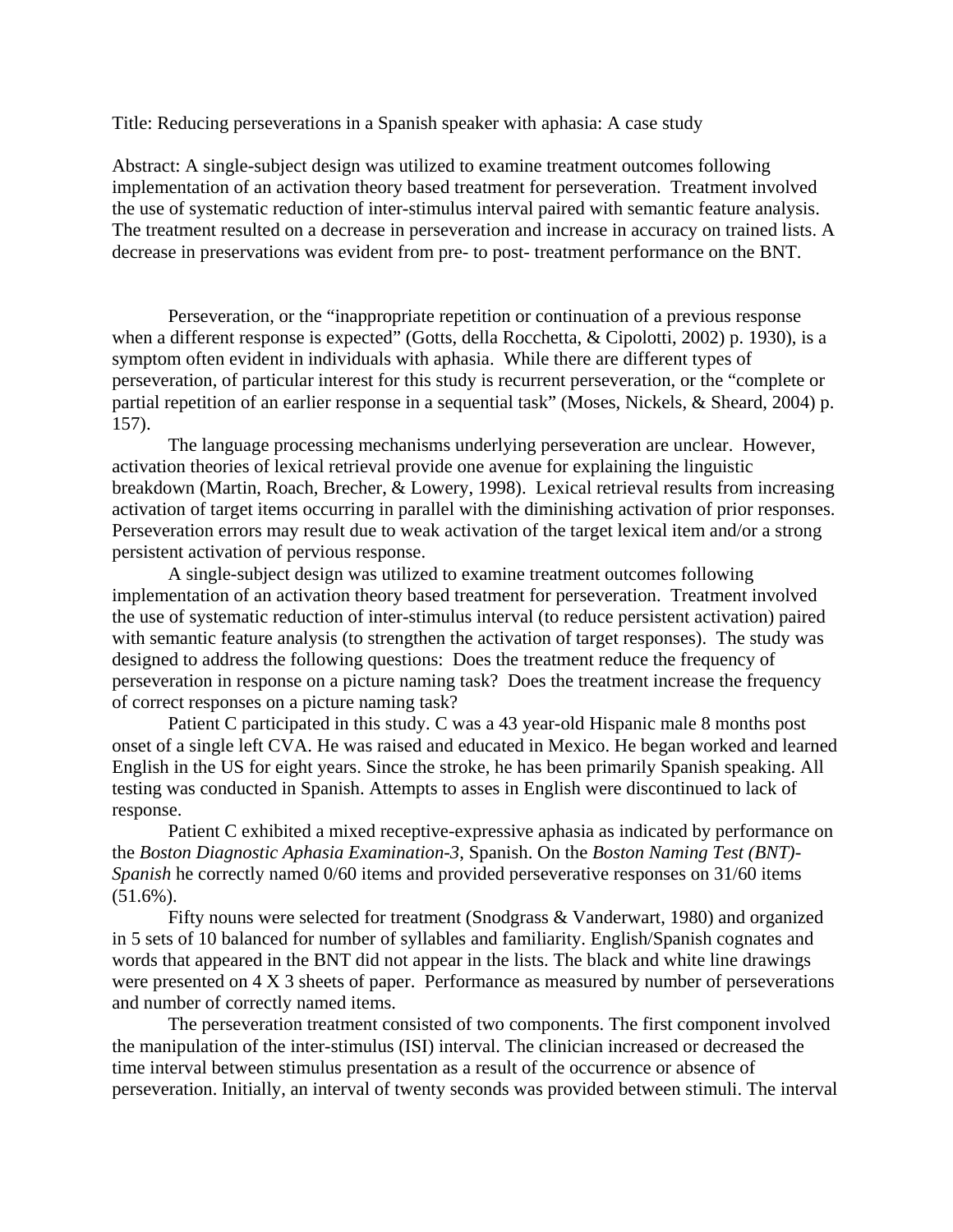was reduced by two seconds if the participant responded without perseveration, regardless of the accuracy of the response. However, if the participant perseverated, the interval was increased for the next picture stimuli by 2 seconds. The timing intervals in subsequent trials/sessions began at the last interval recorded in the previous trial/session. During each trial, any items named incorrectly were reviewed using a semantic feature analysis technique. The participant was asked to identify attributes of the object such as the function and physical properties of the item. The attributes corresponding to the picture stimuli were recorded by the clinician on the sheet. The participant was encouraged to name the object during the description process. However, if the participant was unable to name the object, the participant was given an article cue (el/la, un/una), then an initial syllable cue, and then the whole word. Once the picture name was said, the participant used it in to sentences  $(A_$ is<sub>\_\_\_\_</sub>, and I\_\_\_\_\_ with a \_\_\_\_\_\_.

A stable baseline was established over three sessions prior to the start of treatment (Mean Accuracy=0, Mean perseverations= 70%). At the start of each treatment session, performance on trained and untrained stimuli was probe. A list was considered mastered when C produced 0 perseverations with a 2 second ISI.

A two hour treatment session was conducted once a week for seven weeks. Additionally, the spouse was trained on the task and they practiced daily at home using the training materials used in treatment.

Data analysis was performed for the following dependent variables: number of items correctly names and number of perseverations.

C completed training with Set 1 and begun training on Set 2 in seven weeks. During that time, accuracy increased from 0 to 3, and perseverations declined from 7 to 3. A decline in number of perseverations on untrained sets was also evident.

| <b>Perseveration</b><br><b>Treatment</b><br><b>Baselines</b> | # Correct<br>9/16/09 | # Correct<br>11/18/09 | $%$ Change<br># Correct | #<br><b>Perseverations</b><br>9/16/09 | #<br><b>Perseverations</b><br>11/18/09 | $\frac{0}{0}$<br><b>Change</b><br>#<br><b>Perseverations</b> |
|--------------------------------------------------------------|----------------------|-----------------------|-------------------------|---------------------------------------|----------------------------------------|--------------------------------------------------------------|
| Set 1                                                        |                      |                       | $+100\%$                | ┑                                     |                                        | $-100%$                                                      |
| Set 2                                                        | 0                    |                       | $+100%$                 | 8                                     |                                        | $-88%$                                                       |
| Set 3                                                        | 0                    |                       | $+0\%$                  | $\overline{4}$                        | $\overline{c}$                         | $-50\%$                                                      |
| Set 4                                                        | 0                    |                       | $+0\%$                  |                                       | 3                                      | $-40%$                                                       |
| Set 5                                                        | 0                    |                       | $+0\%$                  | ⇁                                     | $\overline{2}$                         | $-71%$                                                       |
| <b>Total</b>                                                 |                      |                       | $+100%$                 | 31                                    | 8                                      | $-74%$                                                       |

 The BNT was re-administered following at the end of the semester. Accuracy increased slightly (3/60) and perseverations decreased to 0/60. Additionally, the family reports increased verbal output of both words and sentences in functional contexts, such as ordering in a restaurant.

| <b>BNT</b>            | 9/2/09 | 11/18/09 | $\frac{6}{10}$<br><b>Change</b> |
|-----------------------|--------|----------|---------------------------------|
| <b>Number Correct</b> |        | ∼        | $+3.3%$                         |
| <b>Perseverations</b> | JI     |          | 100%                            |

During the presentation, additional treatment data and analysis will be presented, including pre- and post- treatment comparisons of error type and discourse. The data analysis to